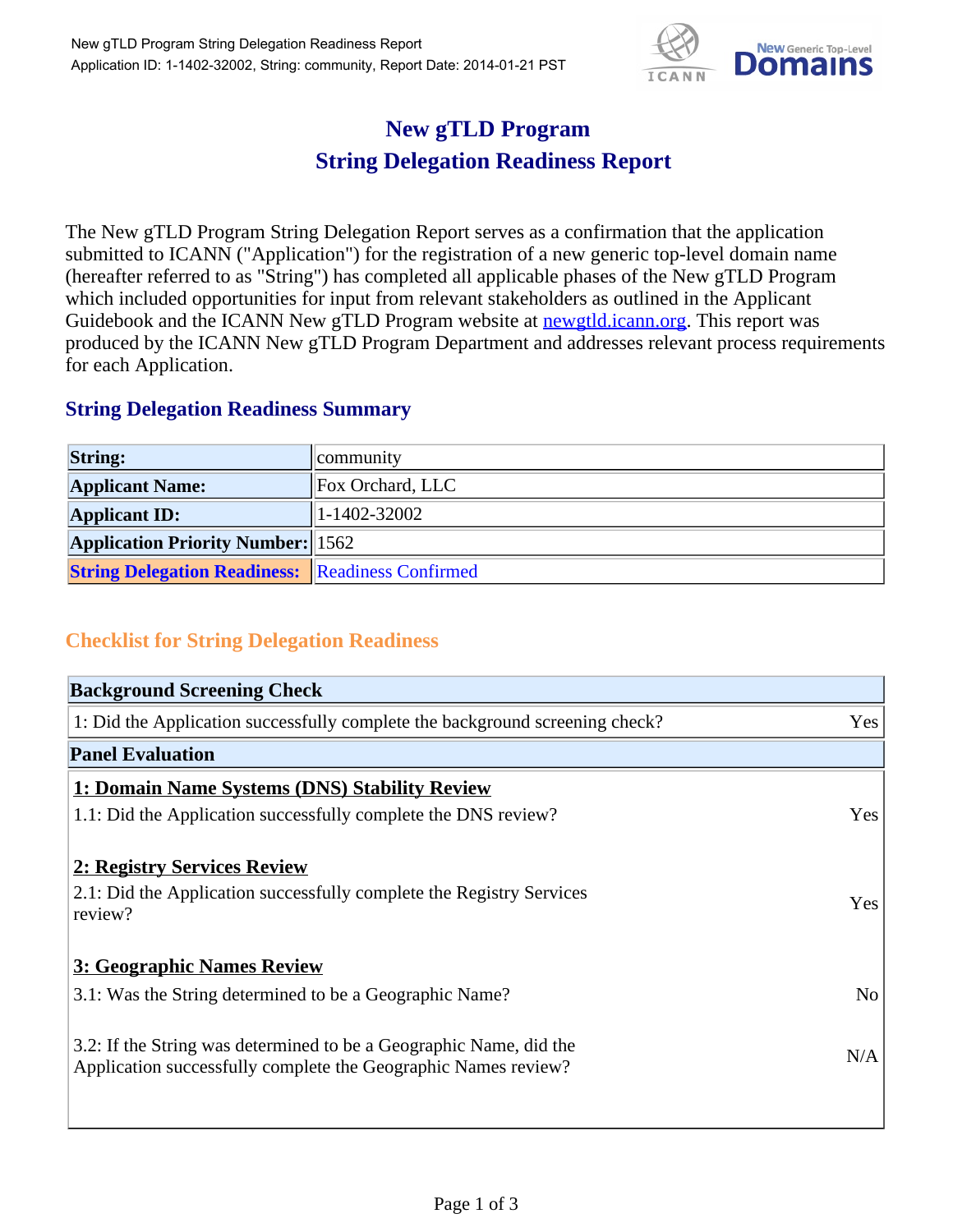

| <b>4: Financial Review</b><br>4.1: Did the Application successfully complete the Financial Capability<br>review?                                                                                                                                                                                                                                             | Yes |
|--------------------------------------------------------------------------------------------------------------------------------------------------------------------------------------------------------------------------------------------------------------------------------------------------------------------------------------------------------------|-----|
| <b>5: Technical Review</b><br>5.1: Did the Application successfully complete the Technical and<br><b>Operation Capability review?</b>                                                                                                                                                                                                                        | Yes |
| <b>6: String Similarity Review</b><br>6.1: Was the Application determined to not be confusingly similar to other<br>applied for strings, including through String Confusion Objections?                                                                                                                                                                      | Yes |
| 6.2: If the Application was determined to be confusingly similar to other<br>applied for strings, including through String Confusion Objections, did the<br>Application prevail in the string contention resolution process (CPE,<br>Auction, and/or Self-Resolution of String Contention via<br>withdrawal/termination of all other members in contention)? | N/A |

| <b>Public Comment Period</b>                                                                                                                                                                   |                |
|------------------------------------------------------------------------------------------------------------------------------------------------------------------------------------------------|----------------|
| 1: Was the public provided an opportunity to submit comments on the Application?                                                                                                               | Yes            |
| 2: Were comments for the Application considered by evaluation panels?                                                                                                                          | Yes            |
| <b>Objection Process</b>                                                                                                                                                                       |                |
| 1: Were objections filed against the Application?                                                                                                                                              | N <sub>0</sub> |
| 2: If objections were filed against the Application, did Applicant prevail in the dispute<br>resolution proceedings for all Legal Rights, Limited Public Interest and Community<br>Objections? | N/A            |
| <b>Governmental Advisory Committee (GAC) Advice</b>                                                                                                                                            |                |
| 1: Did the GAC have an opportunity to provide advice for the Application?                                                                                                                      | Yes            |
| 2: Did the GAC provide consensus GAC advice that the String should not be approved by<br>the ICANN Board?                                                                                      | <b>No</b>      |
| 3: If the GAC provided consensus GAC advice to the ICANN Board, did the ICANN Board<br>(or New gTLD Program Committee) accept the GAC advice?                                                  | N/A            |
| <b>Accountability Mechanisms</b>                                                                                                                                                               |                |
| 1: Was the Application the subject of a complaint or review through one of ICANN's<br>accountability mechanisms (Reconsideration or Independent Review)?                                       | <b>No</b>      |
| 1.1: If yes, did the BGC, ICANN Board or New gTLD Program Committee determine that<br>the Application should not proceed to contracting?                                                       | N/A            |